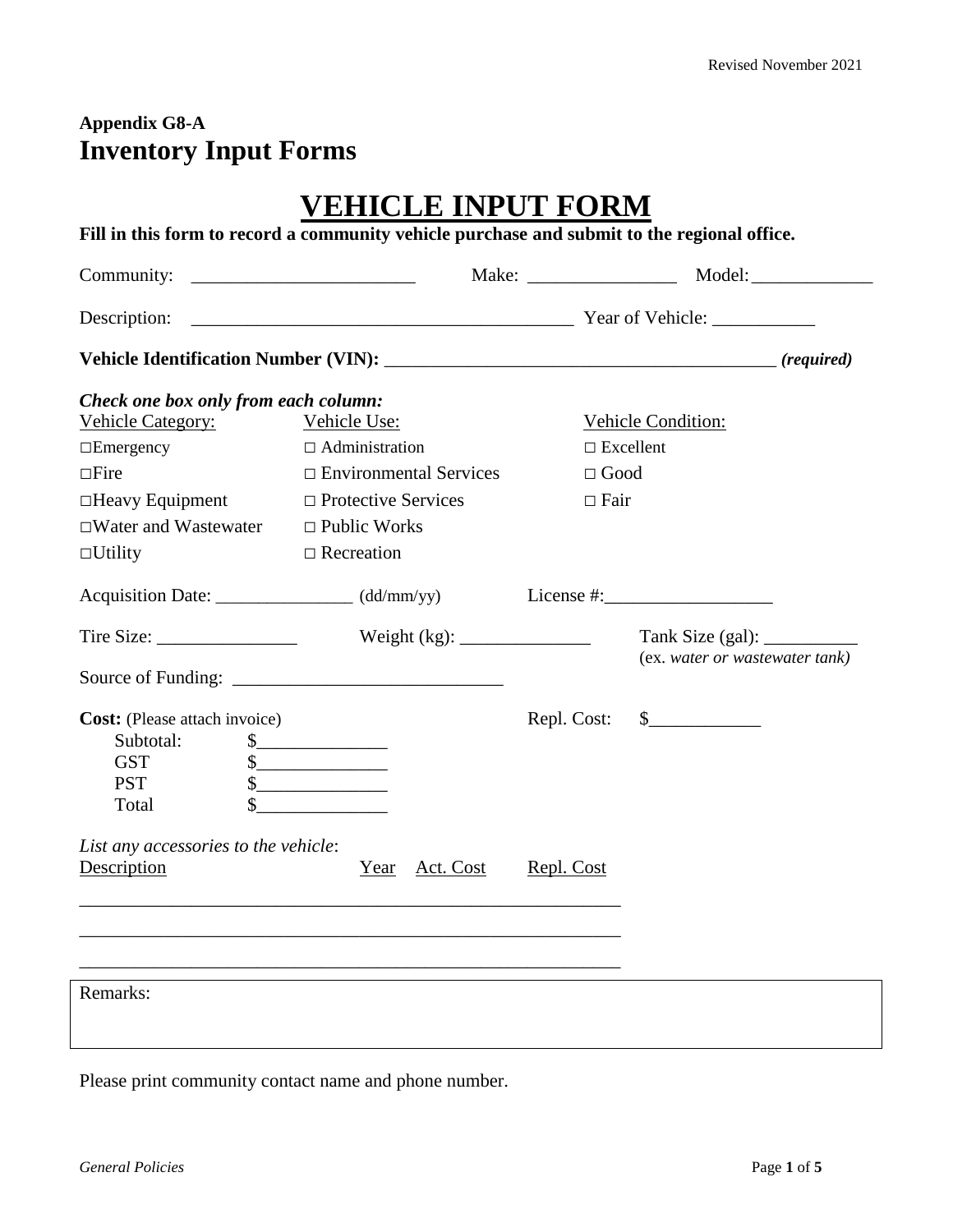# **ASSET INPUT FORM**

|                  |  | Fill in this form to record the completion or purchase of a new community asset and submit to the |  |  |
|------------------|--|---------------------------------------------------------------------------------------------------|--|--|
| regional office. |  |                                                                                                   |  |  |

| Check one box only from each column:                                                                                                                                          |                                                                                                                                |                                                                                                                                                                                                                          |                  |  |  |  |
|-------------------------------------------------------------------------------------------------------------------------------------------------------------------------------|--------------------------------------------------------------------------------------------------------------------------------|--------------------------------------------------------------------------------------------------------------------------------------------------------------------------------------------------------------------------|------------------|--|--|--|
| <b>Asset Type:</b>                                                                                                                                                            | Asset Use:                                                                                                                     | Delivery:                                                                                                                                                                                                                | Condition:       |  |  |  |
| $\Box$ Building                                                                                                                                                               | $\Box$ Administration                                                                                                          | $\Box$ Community                                                                                                                                                                                                         | $\Box$ Excellent |  |  |  |
| $\Box$ Outdoor                                                                                                                                                                | $\Box$ Environmental Services                                                                                                  | $\Box$ Joint                                                                                                                                                                                                             | $\Box$ Good      |  |  |  |
| $\Box$ Road                                                                                                                                                                   | $\Box$ Public Works                                                                                                            | $\Box$ Department                                                                                                                                                                                                        | $\Box$ Fair      |  |  |  |
| $\Box$ Water and Wastewater $\Box$ Protective Services                                                                                                                        |                                                                                                                                | $\Box$ Other                                                                                                                                                                                                             |                  |  |  |  |
|                                                                                                                                                                               | $\Box$ Recreation                                                                                                              |                                                                                                                                                                                                                          |                  |  |  |  |
|                                                                                                                                                                               | Substantial Completion or Acquisition Date: _____________________(dd/mm/yy)                                                    |                                                                                                                                                                                                                          |                  |  |  |  |
| <b>Construction Year:</b><br>Length-size: $\frac{1}{2}$                                                                                                                       |                                                                                                                                |                                                                                                                                                                                                                          |                  |  |  |  |
| Repl. Cost:<br>Subtotal<br>$\frac{1}{2}$<br><b>GST</b><br>$\frac{\text{S}}{\text{S}}$<br><b>PST</b><br>$\frac{\text{S}}{\text{S}}$<br>Total<br>Source of Funding:<br>Remarks: | s<br>Cost: (Please attach invoice or project close out form) · Road – km<br><u> 1990 - Johann Barn, amerikansk politiker (</u> | Length-size standards:<br>$-Building - sq. M$<br>Waste Disposal Site - ha<br>$-Bridge - M$<br>Water and Wastewater - km<br>(put pipe size (mm) in remarks box)<br>$-Lagoon - cu$ m<br>(put hectares (ha) in remarks box) |                  |  |  |  |
|                                                                                                                                                                               |                                                                                                                                |                                                                                                                                                                                                                          |                  |  |  |  |
|                                                                                                                                                                               |                                                                                                                                |                                                                                                                                                                                                                          |                  |  |  |  |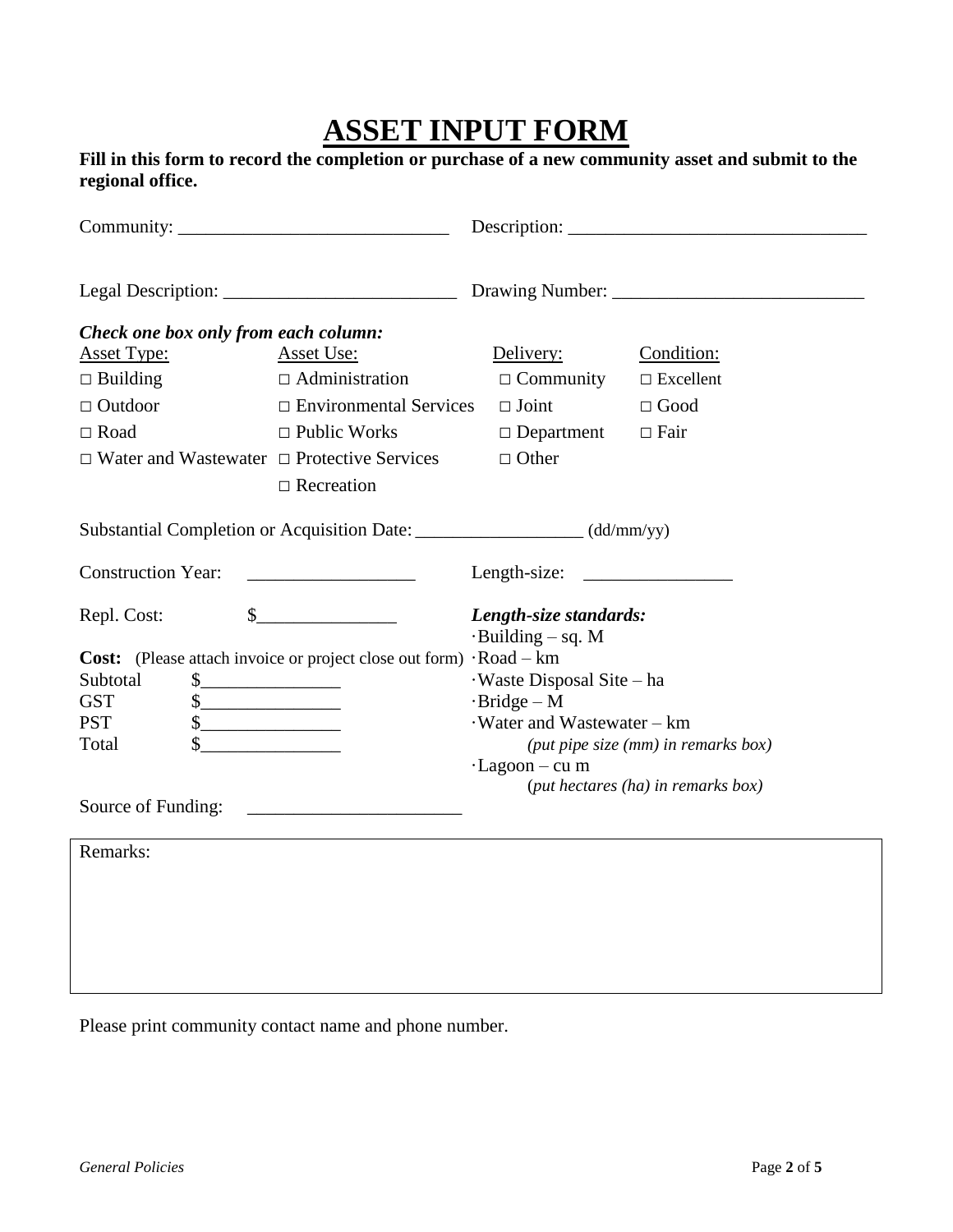### **EQUIPMENT INPUT FORM**

| Community:                                                                                                                                                                                                                                               |                                                                                                                                                           | Building Name: <i>(location of equipment)</i>                                                                                                                                                                                                                                                                                                                                |  |  |
|----------------------------------------------------------------------------------------------------------------------------------------------------------------------------------------------------------------------------------------------------------|-----------------------------------------------------------------------------------------------------------------------------------------------------------|------------------------------------------------------------------------------------------------------------------------------------------------------------------------------------------------------------------------------------------------------------------------------------------------------------------------------------------------------------------------------|--|--|
|                                                                                                                                                                                                                                                          | Description: $\qquad \qquad$                                                                                                                              | Model:                                                                                                                                                                                                                                                                                                                                                                       |  |  |
|                                                                                                                                                                                                                                                          |                                                                                                                                                           |                                                                                                                                                                                                                                                                                                                                                                              |  |  |
| Check one box only from each column:                                                                                                                                                                                                                     |                                                                                                                                                           |                                                                                                                                                                                                                                                                                                                                                                              |  |  |
| Equipment Type:<br>$\Box$ Fire<br>$\Box$ Community Safety Officer<br>$\Box$ Water and Wastewater<br>$\Box$ Office Equipment<br>$\Box$ Office Furniture<br>$\Box$ Safety<br>$\Box$ Light Equipment<br>$\Box$ Miscellaneous<br>(See enclosed defined list) | <b>Equipment Use:</b><br>$\Box$ Administration<br>$\Box$ Environmental Services<br>$\Box$ Public Works<br>$\Box$ Protective Services<br>$\Box$ Recreation | Condition:<br>$\Box$<br>Excellent<br>$\Box$ Good<br>$\Box$ Fair                                                                                                                                                                                                                                                                                                              |  |  |
| Acquisition Date: (dd/mm/yy)                                                                                                                                                                                                                             |                                                                                                                                                           | Year of Equipment: _________                                                                                                                                                                                                                                                                                                                                                 |  |  |
|                                                                                                                                                                                                                                                          |                                                                                                                                                           |                                                                                                                                                                                                                                                                                                                                                                              |  |  |
| This section applies mainly to pumps                                                                                                                                                                                                                     |                                                                                                                                                           |                                                                                                                                                                                                                                                                                                                                                                              |  |  |
|                                                                                                                                                                                                                                                          |                                                                                                                                                           | Horse Power:                                                                                                                                                                                                                                                                                                                                                                 |  |  |
| <b>Cost:</b> (Please attach invoice)<br>Subtotal \$<br><b>GST</b><br>\$<br><b>PST</b><br>Total<br>\$                                                                                                                                                     | Repl. Cost:                                                                                                                                               | $\frac{\S_{\frac{1}{2}}}{\S_{\frac{1}{2}}}{\S_{\frac{1}{2}}}{\S_{\frac{1}{2}}}{\S_{\frac{1}{2}}}{\S_{\frac{1}{2}}}{\S_{\frac{1}{2}}}{\S_{\frac{1}{2}}}{\S_{\frac{1}{2}}}{\S_{\frac{1}{2}}}{\S_{\frac{1}{2}}}{\S_{\frac{1}{2}}}{\S_{\frac{1}{2}}}{\S_{\frac{1}{2}}}{\S_{\frac{1}{2}}}{\S_{\frac{1}{2}}}{\S_{\frac{1}{2}}}{\S_{\frac{1}{2}}}{\S_{\frac{1}{2}}}{\S_{\frac{1}{2$ |  |  |
| Remarks:                                                                                                                                                                                                                                                 |                                                                                                                                                           |                                                                                                                                                                                                                                                                                                                                                                              |  |  |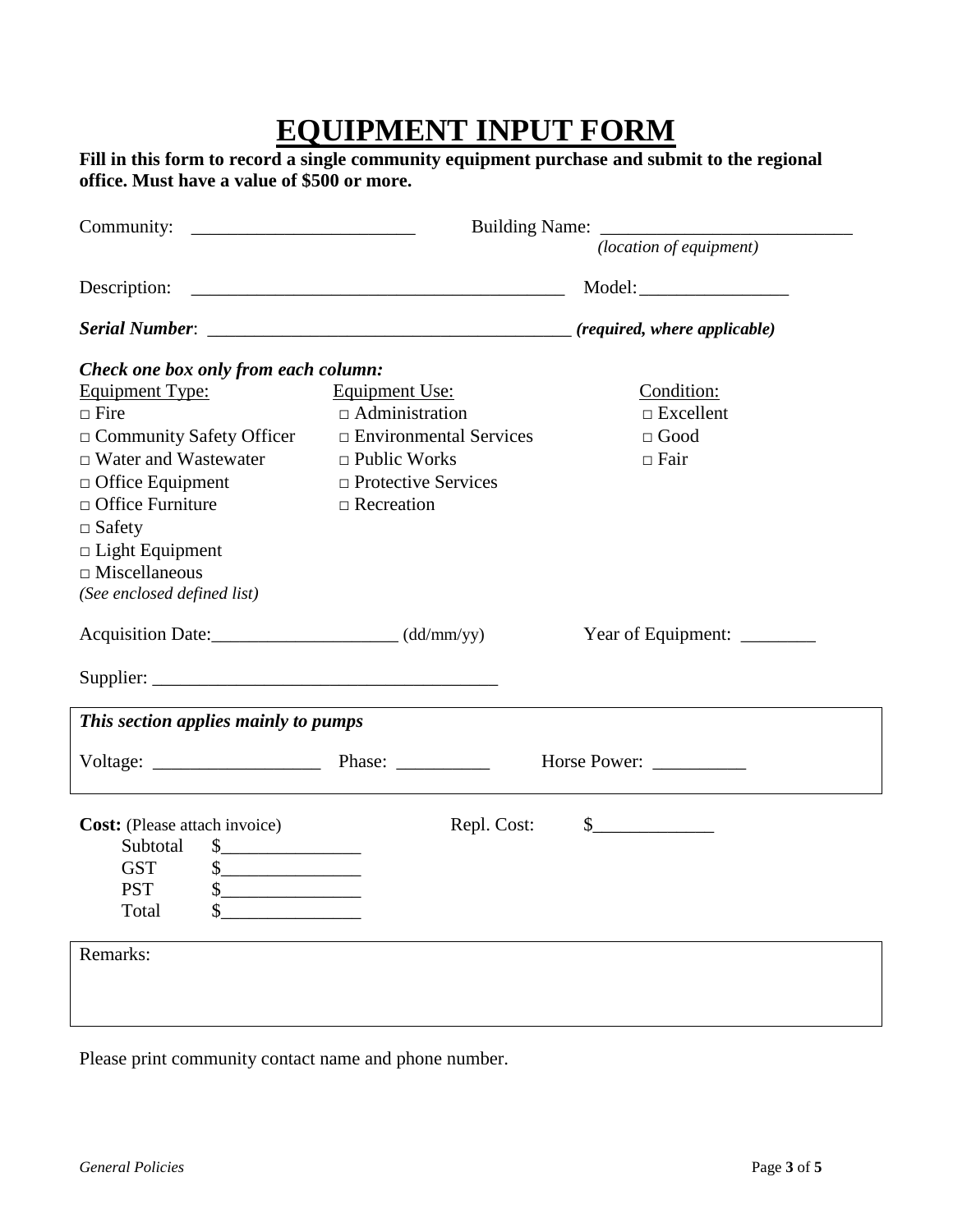## **MULTIPLE EQUIPMENT INPUT FORM**

**Fill in this form to record multiple community equipment purchases, processed in a short timeframe and submit to the regional office. Use one page for each building and its contents. Each record must have a value of \$500 or more.**

Community: \_\_\_\_\_\_\_\_\_\_\_\_\_\_\_\_\_\_\_\_\_\_\_\_\_\_\_\_\_\_\_\_\_\_\_\_\_ Acquisition Date: \_\_\_\_\_\_\_\_\_\_\_\_\_\_\_\_\_\_ (dd/mm/yy)

Building Name: \_\_\_\_\_\_\_\_\_\_\_\_\_\_\_\_\_\_\_\_\_\_\_\_\_\_\_\_\_ *(Location of equipment)*

| <b>Description</b> | Qty | <b>Serial Number (where</b><br>applicable) | <b>Model</b> | Year<br>$\overline{of}$<br>Equip | <b>Cost (per</b><br>invoice) | Repl.<br>Cost | <b>Pump Info:</b><br><b>HP/Volt/Phase</b> | <b>Condition</b> |
|--------------------|-----|--------------------------------------------|--------------|----------------------------------|------------------------------|---------------|-------------------------------------------|------------------|
|                    |     |                                            |              |                                  |                              |               |                                           |                  |
|                    |     |                                            |              |                                  |                              |               |                                           |                  |
|                    |     |                                            |              |                                  |                              |               |                                           |                  |
|                    |     |                                            |              |                                  |                              |               |                                           |                  |
|                    |     |                                            |              |                                  |                              |               |                                           |                  |
|                    |     |                                            |              |                                  |                              |               |                                           |                  |
|                    |     |                                            |              |                                  |                              |               |                                           |                  |
|                    |     |                                            |              |                                  |                              |               |                                           |                  |
|                    |     |                                            |              |                                  |                              |               |                                           |                  |
|                    |     |                                            |              |                                  |                              |               |                                           |                  |
|                    |     |                                            |              |                                  |                              |               |                                           |                  |
|                    |     |                                            |              |                                  |                              |               |                                           |                  |
|                    |     |                                            |              |                                  |                              |               |                                           |                  |
|                    |     |                                            |              |                                  |                              |               |                                           |                  |
|                    |     |                                            |              |                                  |                              |               |                                           |                  |